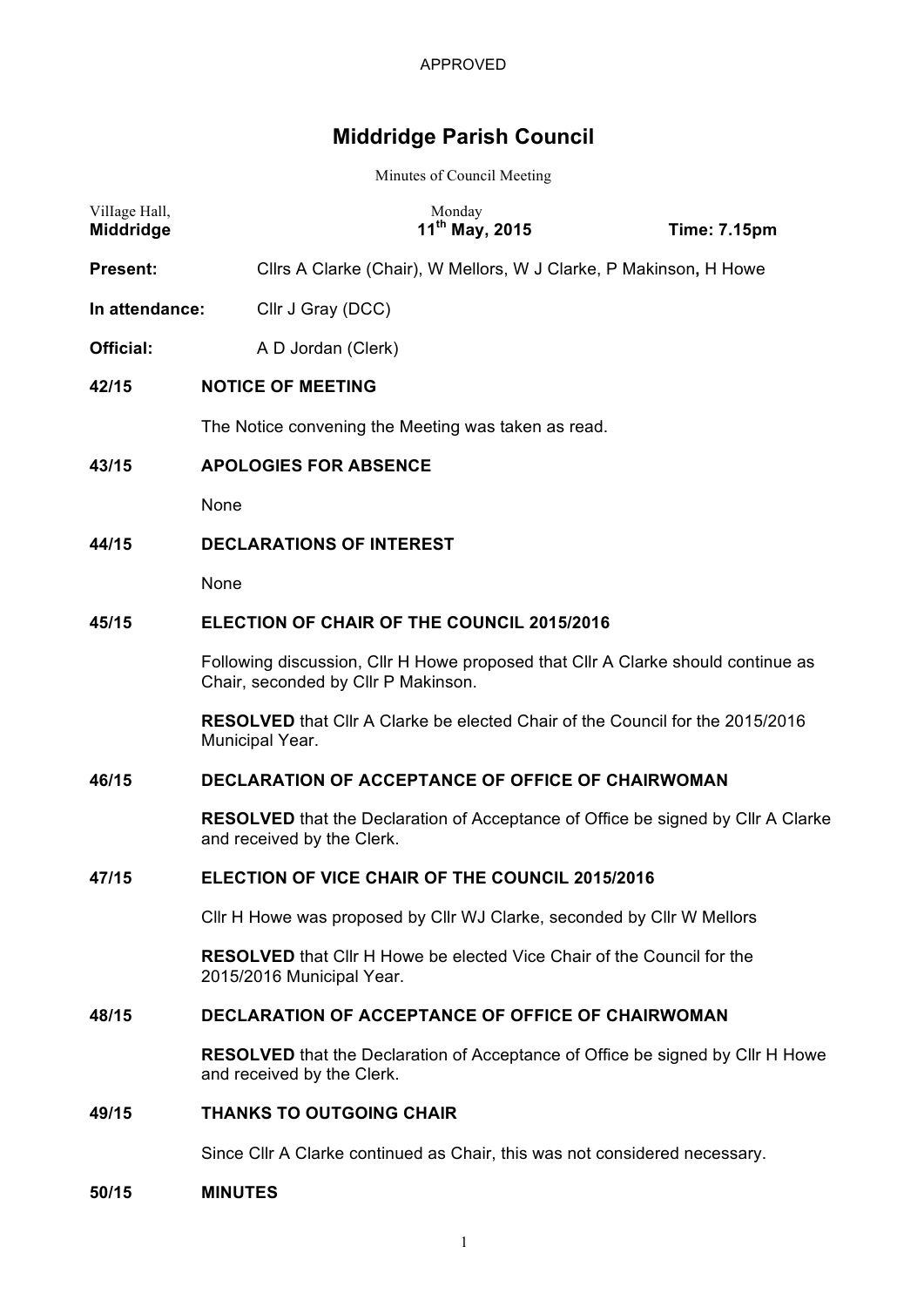APPROVED

The Minutes of the Meeting held on  $2^{nd}$  March 2015 were signed by the Chair as a true record.

# **51/15 MATTERS ARISING FROM MINUTES**

There were no matters raised that were not covered by subsequent Agenda Items.

# **52/15 PERSIMMON "ELDON WHINS" DEVELOPMENT & THE COUNTY PLAN**

There has been no progress on these matters since the last Council Meeting. The Council will await developments.

# **53/15 GROUNDS MAINTENANCE & GENERAL REPAIRS**

# **(i) Parish Paths Maintenance & Modifications**

The Council has still to receive payment for the Path 7 Stile Modifications, which was approved by Elaine Crow in January; she is now chasing this payment for the second time. Due to time constraints, when received this payment will appear in the 2015/16 Accounts.

We have been informed that the 2015 DCC Parish Paths Maintenance Budget has been reduced by 20%, which means that some Paths will only receive one Cut, and others two; this is being discussed with Ian Hayman. *Action:* Clerk

# **(ii) Parish Noticeboard**

The Clerk reported that we have received payment for the Parish Noticeboard Repairs.

Elaine Crow has been unable to find an Electronic Master for the Parish Paths Map and Description. It was considered that it would not be difficult to create this from information available when a replacement was to become necessary.

# **(iii) Tree Management Policy**

Cllr H Howe and the Clerk have completed a Draft Middridge Tree Management Policy, which has been circulated to all Councillors.

**RESOLVED** that the Draft Middridge Tree Management Policy be adopted, subject to the correction of some spelling mistakes, and the addition of a missing Map. *Action:* Clerk

# **(iv) Bus Shelters**

An acceptable alternative Quotation for the new North Side Bus Shelter Fibre-glass Roof was obtained, and this work has now been successfully completed, and the Contractor paid; this payment will appear in the 2015/16 Accounts.

The inside and outside of the North Side Bus Shelter Rear Wall needs repainting; a Quotation of £90 for this work has been obtained from John "the Handyman".

**RESOLVED** that this Quotation be accepted, subject to clarification. *Action:* Clerk

The South Side Bus Shelter needs repainting, and the Putty replacing; a Quotation of £440 for this work has been obtained from John "the Handyman". This was considered excessive, and an alternative Quotation is to be obtained; John Smith might be interested.

# *Action:* Clerk

# **(v) Millennium Hedge**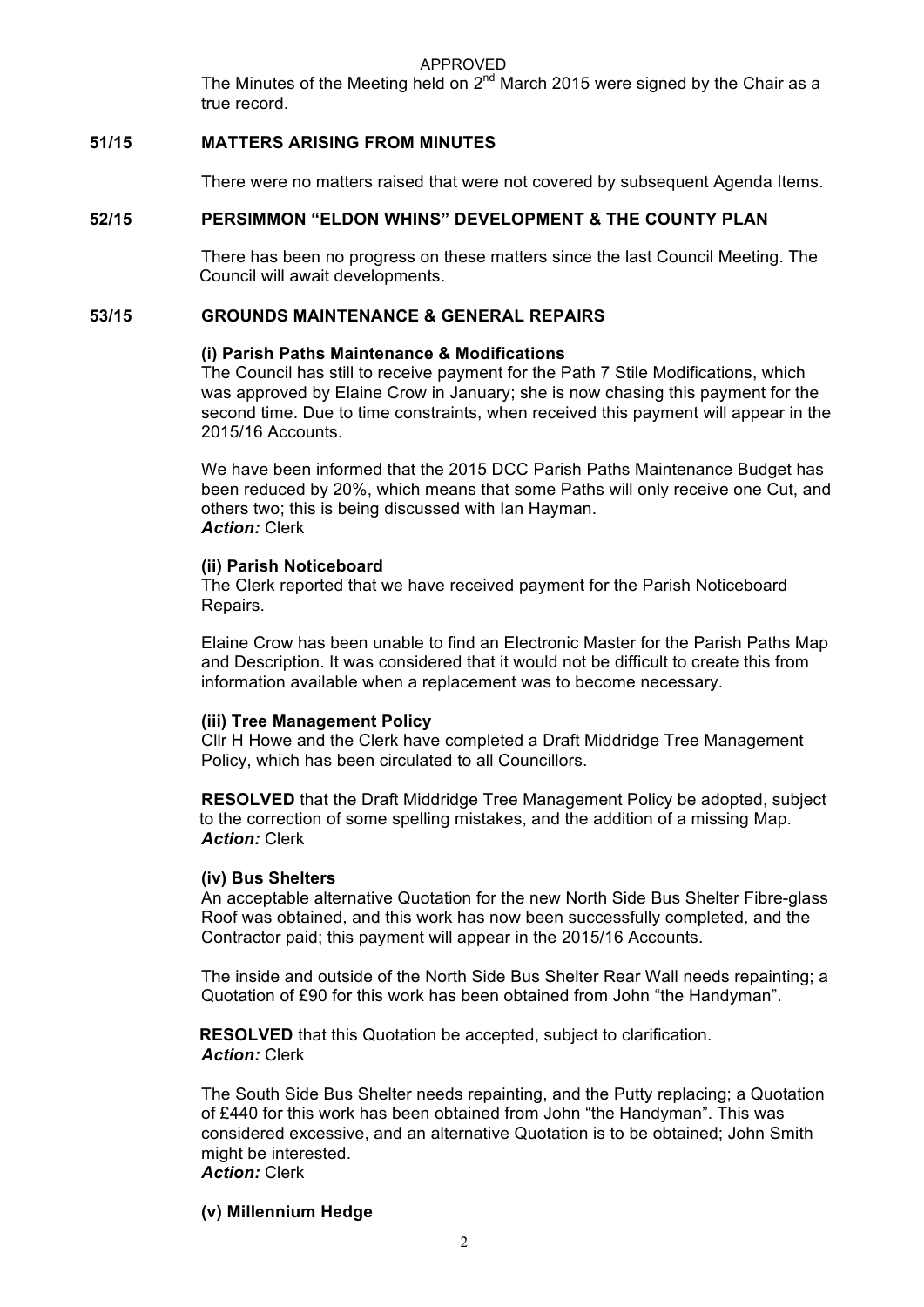All work satisfactorily completed.

# **(v) County Durham Spring Clean**

A successful event; many thanks to all those who took part.

# **54/15 PROPOSED DISPOSAL OF ALLOTMENTS BY DURHAM COUNTY COUNCIL**

Cllr W Mellors has obtained a Photograph which proves that "The Paddock" was previously used as Allotments, but would like to find a better quality copy.

There was considerable discussion of this topic, but given that there appears to be no viable way forward, and that there is apparently no intention by DCC to sell "The Paddock" at present, it was decided that no further action should be taken unless circumstances change.

# **55/15 COMMUNITY RIGHT TO BID**

The Application for "The Paddock" to be registered as an Asset of Community Value seems to have been lost. This was the first Application submitted, and was sent by post because at that time it was impossible to modify the PDF Application document; this problem was subsequently overcome. A new Application has been submitted, and we should expect to hear the result shortly. *Action:* Clerk

# **56/15 PLANNING APPLICATIONS**

None

# **57/15 CHILDREN'S' PLAY AREA**

Cllr W Mellors reported that the problem with the loose Top Panel on the Kompan Climbing Frame was believed to be due to a missing Bolt, which has been replaced.

GATC have kindly agreed to replace the worn Bushes on the Chains of the large Swings, billing us for new Bushes if necessary; this work is still outstanding. *Action:* Clerk

# **58/15 C35 NEWTON AYCLIFFE TO SHILDON ROAD-TRAFFIC CALMING**

It was noted there have been 3 Traffic Accidents in the last few months, involving 5 Injuries.

**RESOLVED** that in the light of these facts, a Letter be sent to the DCC Highways Department to request what action (if any) they plan to take, and to express the Residents concern regarding Speeding. *Action:* Clerk

Our local Police are now trained in the use of the new Speed Guns, and as the issue of Speeding continues to be the PACT priority, we can expect to see more use of this new equipment in the Parish.

# **59/15 NEIGHBOURHOOD PLAN**

Another Meeting of the Neighbourhood Plan Working Group was held, and Cllr W Mellors is now working on the agreed changes to the Draft Neighbourhood Plan. Cllr H Howe mentioned that John Morland had not received the Email notification of the last Meeting, for some unknown reason.

From a recent CDALC Meeting attended by Cllr A Clarke it is clear that the Neighbourhood Plan requires a Heritage Statement, and that all Policies in the Plan need to be evidence based.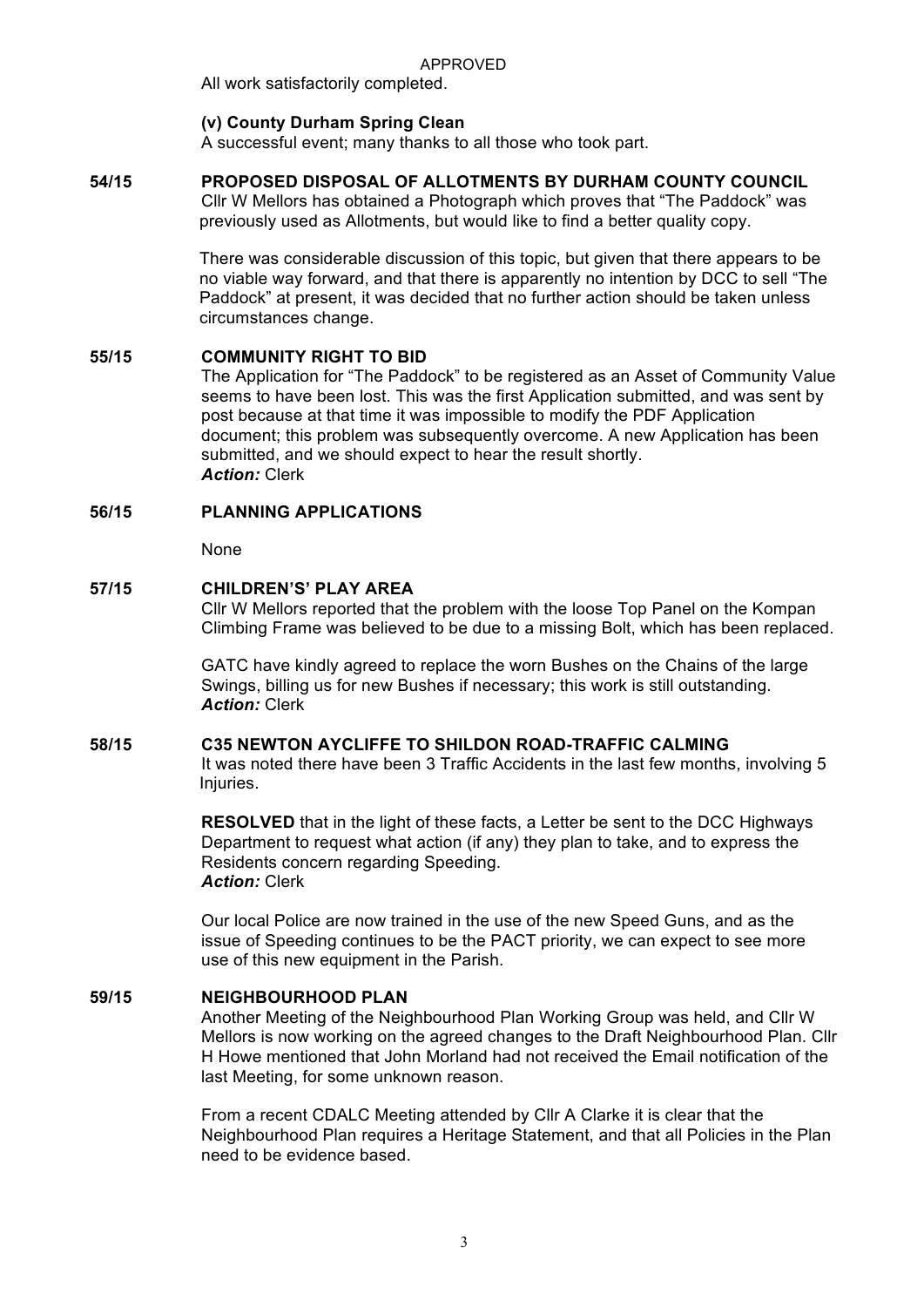# APPROVED

From the general discussion that followed, it was clear that the Working Group needed advice on what should be included in the Neighbourhood Plan, and the following was agreed:-

- i. To contact the DCC Officers concerned for help.
- ii. To contact Thomas Bennett for help.

*iii.* To hold another Working Group Meeting a.s.a.p. *Action:* Cllr W Mellors & Clerk

# **60/15 GATC COMMUNITY GOVERNANCE REVIEW**

Nothing to report. It was decided that no further action should be taken on this matter unless circumstances change.

#### **61/15 SPECIAL FINANCIAL MATTERS**

#### **(i) Clerk's Salary**

**RESOLVED** that the Clerk's Salary be increased by £50 to £1450 per annum from 1<sup>st</sup> May, 2015.

The necessary arrangements to be made with the Thirsk Community Care Association, who handle the Council's Employment Tax affairs. *Action:* Clerk

#### **(ii) 2014/15 Accounts & Annual Governance Statement**

The Clerk reported that the 2014/15 Parish Council Accounts would now show a deficit of £1,996.48 because we have not yet received the payment of £650 due from DCC for the Parish Path 7 Stile Modifications.

**RESOLVED** that the 2014/15 Parish Council Accounts, and the Annual Governance Statement, be adopted.

**RESOLVED** that the Internal Auditor (Colin Gray) be paid an Honorarium of £65. *Action:* Clerk

# **(ii) Parish Council Insurance**

The Council's Insurance Cover renews this month, and Quotations for 1, 3 and 5 year Contracts from our current Insurance Provider (Zurich) were considered.

**RESOLVED** that the one year Quotation from Zurich be accepted, but that the possibility of alternative Providers for next year's Insurance be investigated. *Action:* Clerk

# **(ivi) Letter from Village Association regarding Fête**

**RESOLVED** that the Village Association be given permission to use the Village Green for the Annual Village Fête. *Action:* Clerk

**RESOLVED** that the Village Association be given a Donation of £40 for a Fête Raffle Prize. *Action:* Clerk

# **62/15 ACCOUNTS FOR PAYMENT**

Councillors considered a Schedule of Accounts for Payment.

**RESOLVED** that the following Accounts be approved for payment:-

| <b>Payee</b> | <b>Purpose</b> | Sum |
|--------------|----------------|-----|
|--------------|----------------|-----|